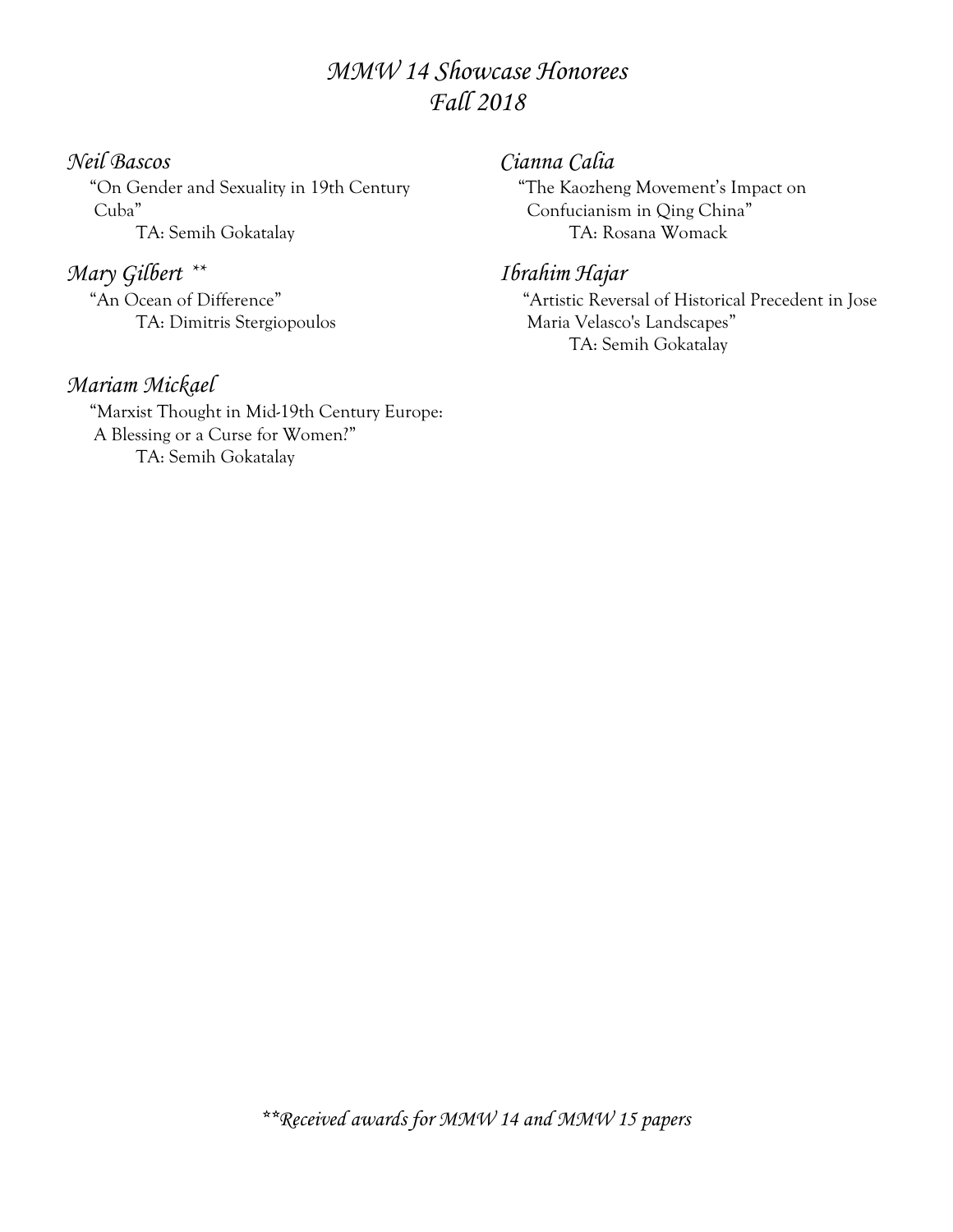# *MMW 121 Showcase Honorees Fall 2018*

# *Carla Altomare*

 "Reaching Full Human Potential Through Reading Literature" TA: Jamie Ivey

# *Lane Theresa*

 "The Effect of Positivity on Well-Being" TA: Julian Haddad

# *Aaron Chipp-Miller*

 "Freedom as Anti-Hierarchy: The Good Life without Capitalism" TA: Baris Tasyakan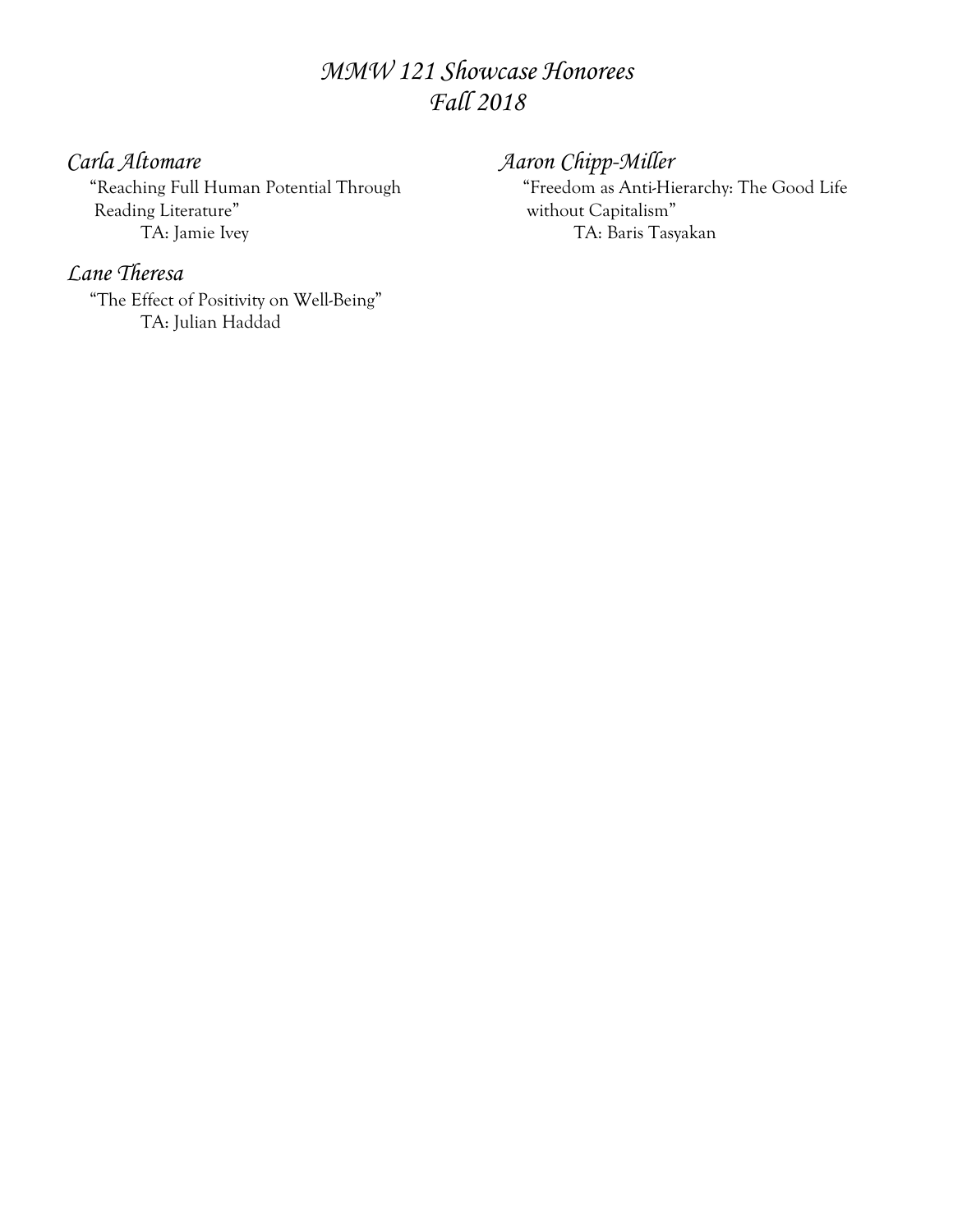# *MMW 12 Showcase Honorees Winter 2019*

*Cheng Chang* "The Source of Meritocracy in China" TA: Reem Hazboun

*Yingshan Guo* "Priesthood and Sufism: Difference Over Similarity" TA: David Hollingsworth

*Afelix Le* "Xuanzong: His Swan Song" TA: Tricia McMaster

# *Harris Liner*

 "The Gospel of Preaching to the Right Crowd" TA: Ashley McWhorter

### *Pawan Paleja*

 "Division in the Early Islamic World: The Anchor of Social and Political Tradition" TA: Fabiola Carranza

#### *Chloe Pearson*

 "Nobody Expects the Hindu Patriarch!" TA: Jasmine Tocki

# *Haichen Yang*

 "'The Song of Everlasting Sorrow': A Dual themed Poem based on Dual-natured Characters" TA: Trisha Tschopp

*Trang (Jenny) Du* "Redeeming the Kamasutra" TA: Caitlin Eddings

#### *Zachary Hill*

 "The Impact of Christianity on the Kingdom of the Franks Under Clovis" TA: Valerie Saiag

#### *Sarah Lee*

 "Two Tales, One Story" TA: Annika Stone

*Stephanie Ogrey*

 "Doctrinal Discrimination and a Growing Gender Divide" TA: Ashley McWhorter

### *Anurag Pamuru*

 "Troubles in the Translation of Vatsyayana's Kama Sutra" TA: Caitlin Eddings

#### *Marlene Volbrechthausen-Perez*

 "Facade of Objectification" TA: Beatrice Waterhouse

# *Kayla Yasuda*

 "Do's and Don'ts of the Kama Sutra" TA: Beatrice Waterhouse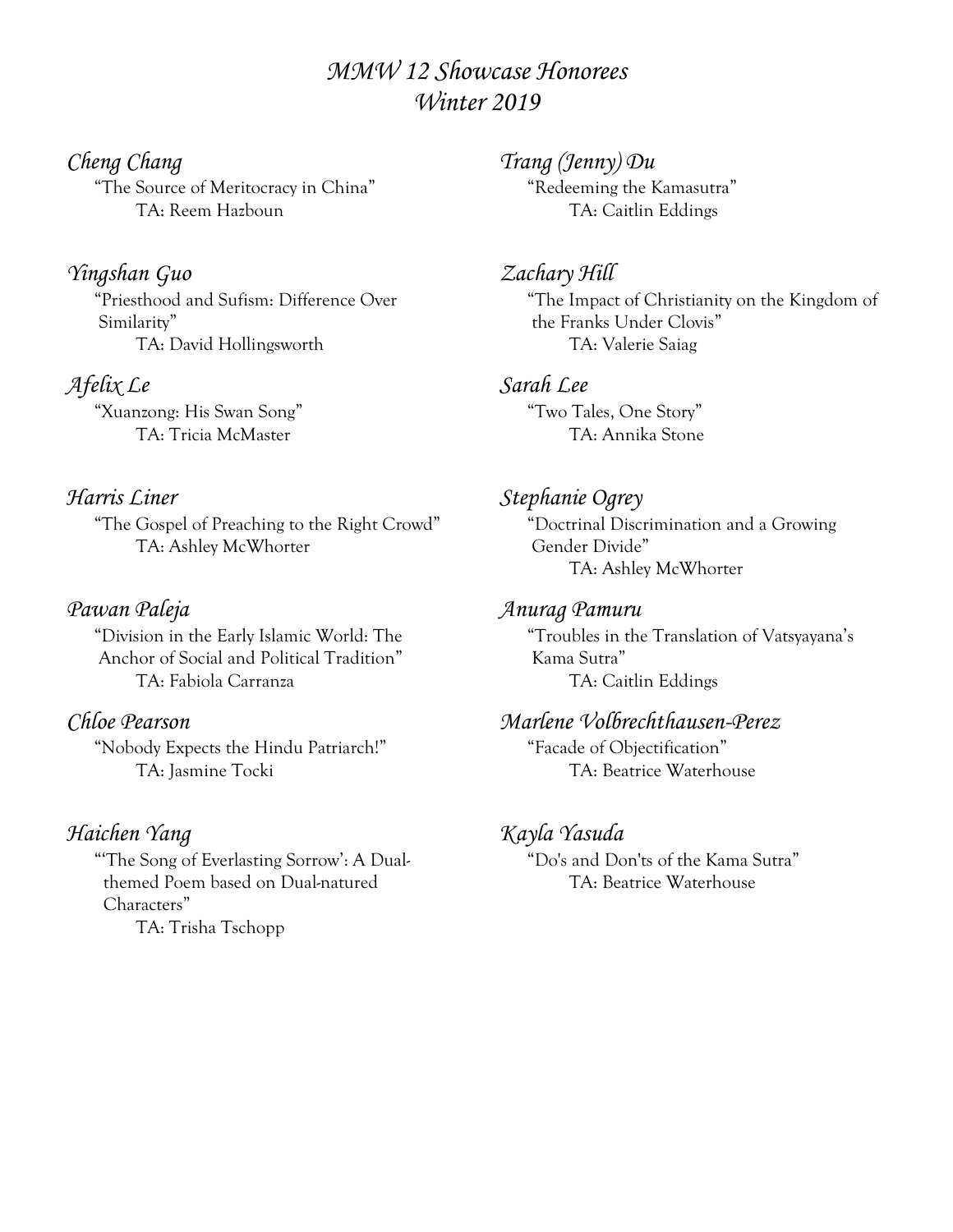# *MMW 14 Showcase Honorees Winter 2019*

# *Shiva Das*

 "Toil and Trouble: The French Occult Revival" TA: Baris Tasyakan

# *Caitlan Frederick*

 "Sexual Uprising in a Chaste Environment" TA: Baris Tasyakan

# *Eliana Kontokanis*

 "Subjugation and Solace: Destruction of Women's Power in the Pursuit of Confucian Ideology" TA: Dimitris Stergiopoulos

## *Lara Sanli*

 "The French Revolution: A Bourgeois Revolution or a Precursor to Socialism" TA: Dimitris Stergiopoulos

# *Preethi Veeragandham*

 "Gender, Religion, and Status: Exploring the Impact of Britsh Educational Reforms in India during the 19th Century" TA: Johanna Peterson

#### *Stephanie Duncan*

 "Being a Woman Is Scary Sometimes: An Examination of Female Gothic Literature" TA: Johanna Peterson

### *Andrea Hwang*

 "The Submissive Patient" TA: Meaghan Baril

#### *Joshua Rose*

 "Multiethnic Development in Colonial Panang" TA: Johanna Peterson

## *Lucas Unietis*

 "The Aristocratic Manipulation of Social Darwinism in 19th Century Western Europe" TA: Maria Carreras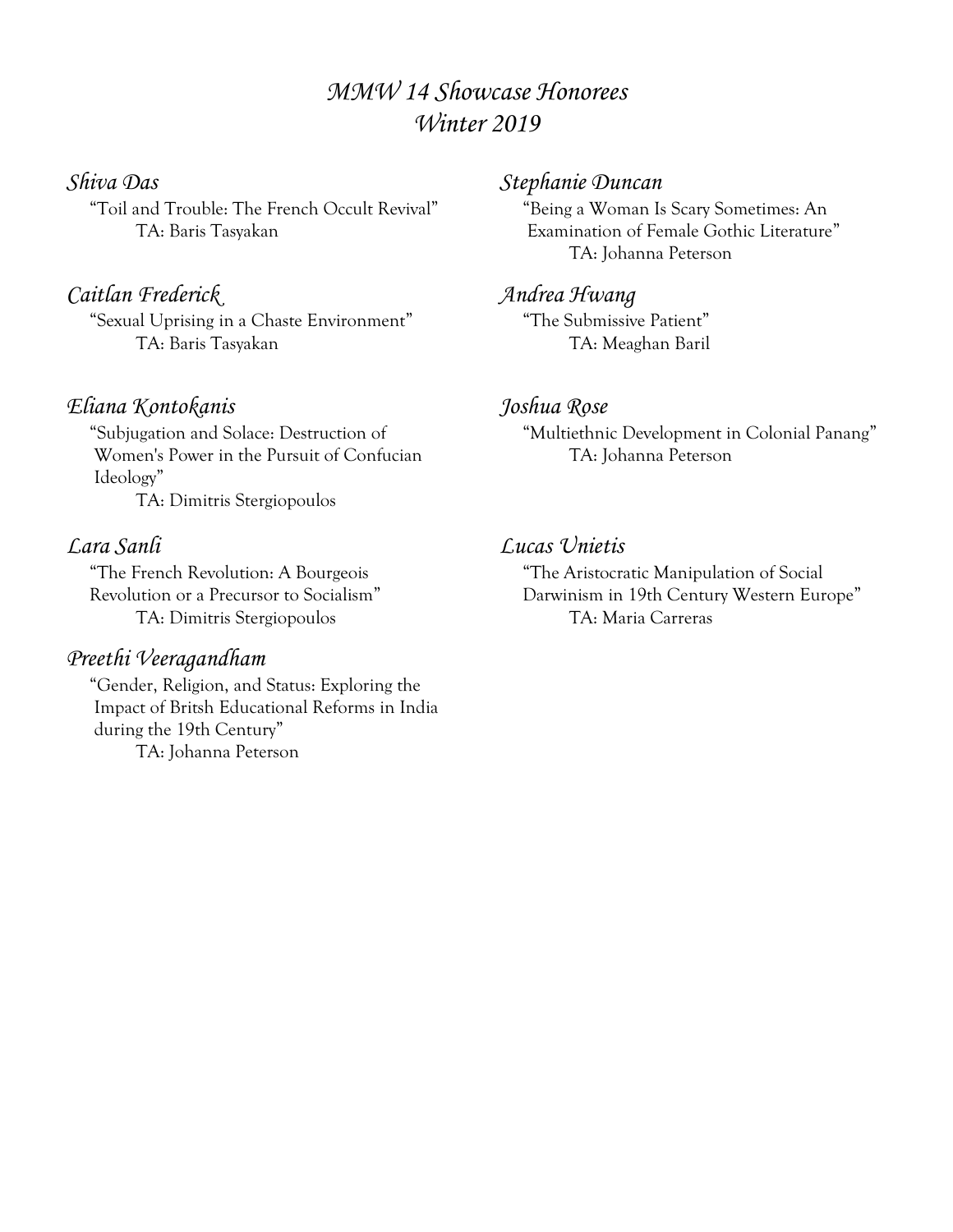# *MMW 122 Showcase Honorees Winter 2019*

*Bingchen Zhong* "A Shrinking Population in China" TA: Julian Haddad

# *Matthew Crooks*

 "The New Age: Decriminalizing Illicit Drugs" TA: Julian Haddad

#### *Inga Romm*

 "Alternatives to Animal Testing: Saving Human Morality" TA: Julian Haddad

### *Mary Sellers*

 "Global Impacts of the Fast Fashion Industry" TA: Julian Haddad

## *Cade Keating-Hudson*

 "Nuclear Weapons: The Next Step in Terrorism?" TA: Julian Haddad

*Avika Dhillon* "Chai and Prejudice" TA: Julian Haddad

#### *Harrison Lynch*

 "Is Binging the New Bender?" TA: Julian Haddad

# *Lizzet Sanchez*

 "Women and Violence in a Globalized World" TA: Taylor Gray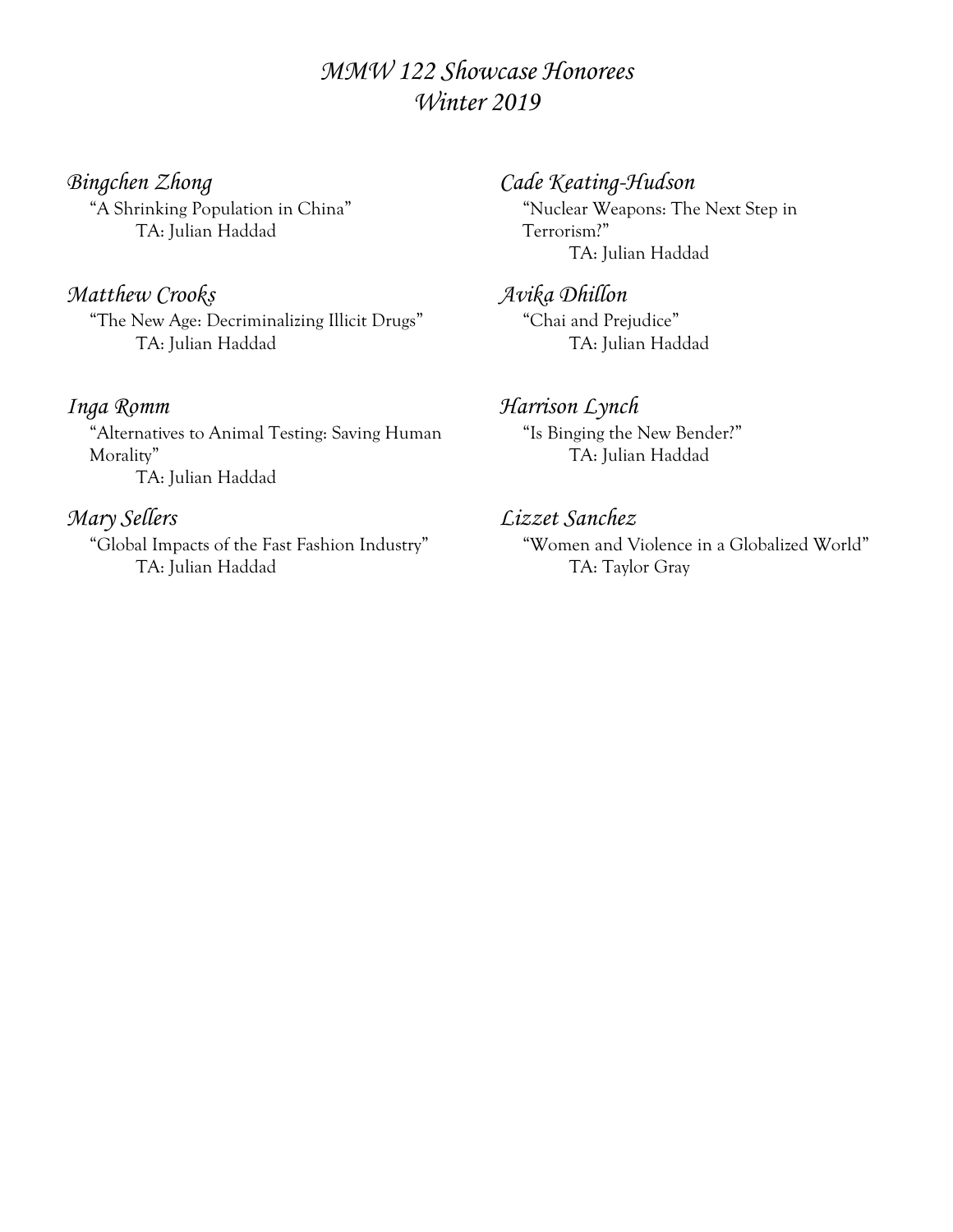# *MMW 13 Showcase Honorees Spring 2019*

# *Simran Bhakta*

 "History Is Off-key: A More in Tune Look at Baroque Musical History" TA: Sky Johnston

#### *Nara Chai*

 "The Ballad of Onnagata: An Exploration of Early Kabuki and Gender" TA: Alex Stewart

#### *Cristina Chung*

 "Western Europe as Directed by Sin and Virtue" TA: Julian Haddad

# *Yichen Jiang*

 "Tide of Cut-Sleeve Romance: Neo Confucianism and the Rise of Homosexuality in Late Ming" TA: Alex Stewart

### *Sahana Narayan*

 "The Devil is in the Details: Elucidating the Truth Behind the Portrayal of Sati" TA: Brianne Itaya

#### *Noah Palafox*

 "A Critical Analysis on Historiography, Eurocentrism, and European Developments" TA: Julian Haddad

# *Genevieve Cassidy*

 "The Coffeehouse Class: The Unification of England's Social Sphere during the Restoration" TA: Tricia McMaster

#### *Cindy Chang*

 "Travels of Ginseng from East to West: Analysis of Father Jartoux's Letter" TA: Jasmine Tocki

#### *Christyn Jackson*

 "How Coffee Brewed Controversy: The Impact of Coffee on Sixteenth and Seventeenth Century Societies"

TA: Fabiola Carranza

#### *Jonrey Jose*

 "Colonial Resource Extraction within the Spanish Empire: An Economic Siren for Spain in the late 16th to mid-18th Century?" TA: Reem Hazboun

#### *Shruti Nishith*

 "Akbar's Policies of Religious Fusion and Tolerance to Preserve Imperial Power" TA: Jasmine Tocki

#### *Tarryn Pham*

 "Voltaire's Reformation Criticisms: A Candid Approach"

TA: Ashley McWhorter